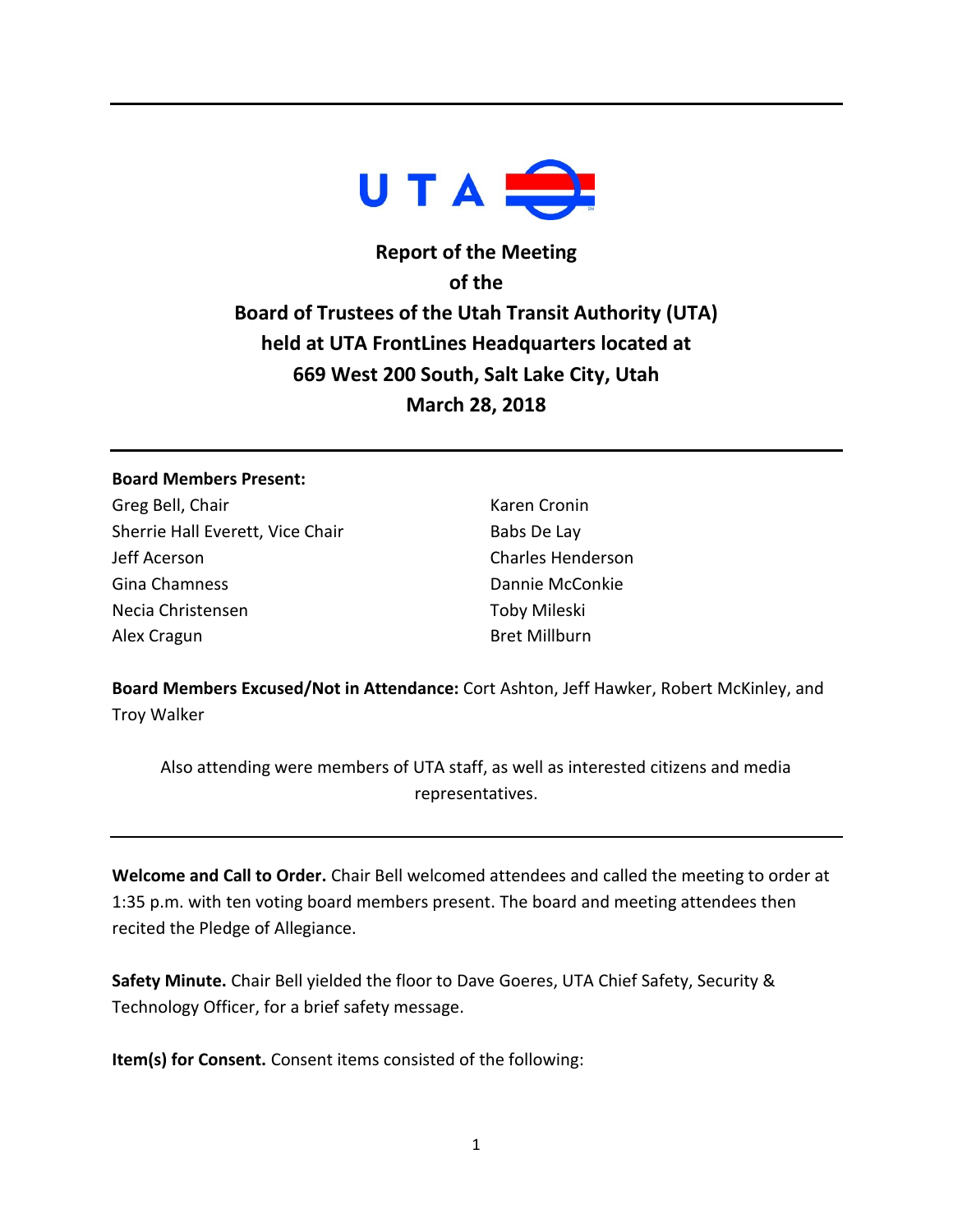- Approval of January 24, 2018 Board Meeting Report
- Approval of January 31, 2018 Board Meeting Report
- Financial Reports & Dashboards for November and December 2017 and January 2018
- Quarterly Investment Report

A motion to approve the consent agenda was made by Trustee Christensen and seconded by Trustee Cragun. The motion carried by unanimous consent.

Vice Chair Everett joined the meeting at 1:43 p.m.

**General Public Comment Period.** Public comment was given by Claudia Johnson and Angela Kirk. Ms. Johnson spoke about adding service and frequency and mentioned the need for increased ease in finding pass information. Ms. Kirk provided information on safety innovations and spoke about safety concerns.

**President/CEO Report.** Jerry Benson, UTA President/CEO, delivered his 2017 performance report to the board. The report included progress against performance measures in the areas of leadership, strategy, external relationships, people (human resource functions), finance and operations, and other initiatives.

Following Mr. Benson's report, Chair Bell requested that more emphasis be applied to UTA's safety program in the future.

**Chair's Report.** Chair Bell asked Andrew Gruber, Executive Director of the Wasatch Front Regional Council, to provide a summary of the provisions in SB136, which is a law increasing transportation funding in the state and changing the governance structure of UTA. Mr. Gruber covered the renaming of UTA to Transit District of Utah; governance changes to the UTA board; responsibilities of the current board and the new board; the formation of a new UTA advisory board; the creation of a Transit Transportation Investment Fund (TTIF); language providing directives for land use requirements, development of strategic initiatives, and prioritization criteria; modifications to vehicle user registration fees; new funding mechanisms; establishment of a transportation funding task force; transfer of UTA's legal function to the Attorney General's office; and more. During Mr. Gruber's remarks, questions were posed by the board and answered by Mr. Gruber and UTA leadership.

**Public Comment.** Chair Bell invited public comment on SB136. Public comment was given by Angela Kirk who posed questions regarding open meetings requirements and safety provisions in SB136.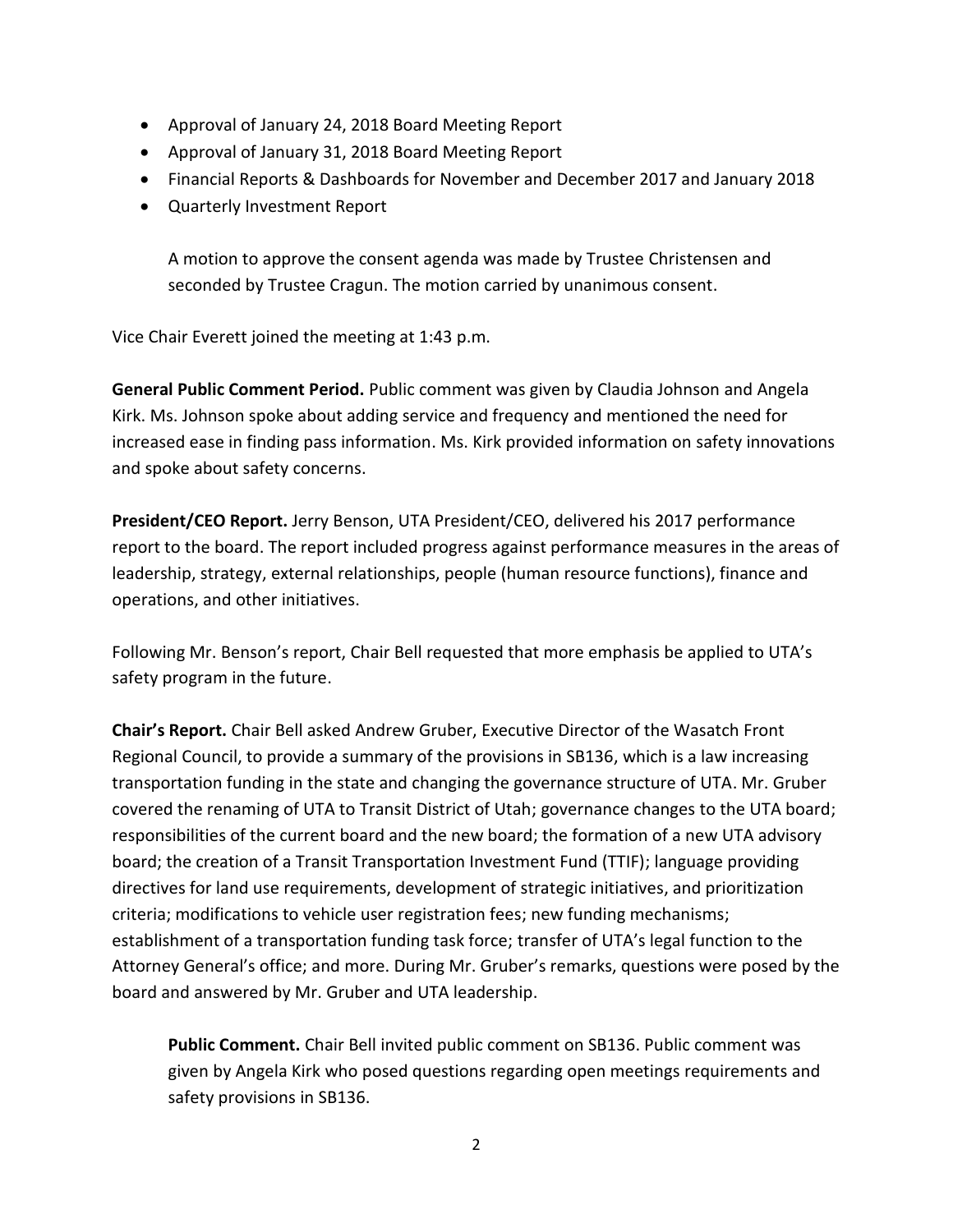Chair Bell announced a five-minute break at 2:55 p.m.

Trustee Henderson left the meeting at 3:05 p.m.

The meeting resumed at 3:14 p.m.

#### **Committee Updates.**

**Stakeholder & Planning Committee Update.**

**R2018-03-11: Resolution Authorizing Electronic Meetings.** Trustee Millburn described the resolution, which outlines processes for holding electronic meetings of the board.

**Public Comment.** No public comment was given.

**Board Action.** A motion to approve resolution R2018-03-11 was made by Trustee Millburn and seconded by Trustee Chamness. The motion carried by unanimous consent.

**R2018-03-09: Resolution Authorizing Execution of ILA between Salt Lake County and UTA for Clean Air Day.** Trustee Millburn explained that an interlocal agreement (ILA) is needed between Salt Lake County and UTA to allow the county to pay its agreed portion for funding a 'Free Fare Friday' in December 2017. The free fare day was a promotional effort by the Salt Lake City Council, Salt Lake County, and UTA to draw attention to air quality concerns.

**Public Comment.** No public comment was given.

**Board Action.** A motion to approve resolution R2018-03-09 was made by Trustee Millburn and seconded by Trustee Chamness. The motion carried by unanimous consent.

**R2018-03-08: Resolution Authorizing Executive of the ILA between Salt Lake County and UTA for the Sugar House S-Line.** Bart Simmons, UTA Senior Counsel, described the need for an ILA between Salt Lake County and UTA for improvements to the track on the Sugar House S-Line.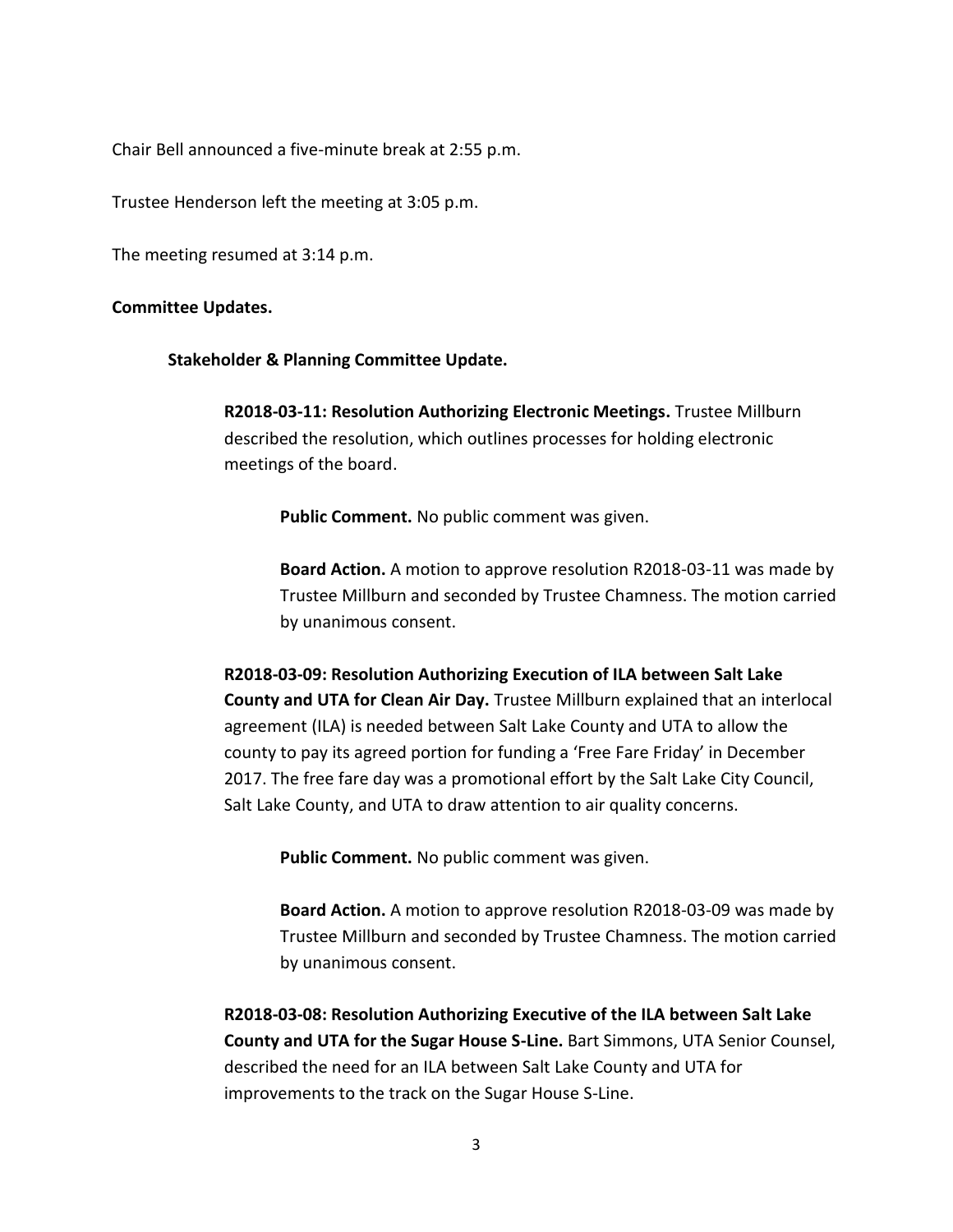**Public Comment.** An online comment from George Chapman was read. Mr. Chapman expressed his preference that the monies being spent on the S-Line track installation be put into increased bus service.

**Board Action.** A motion to approve resolution R2018-03-08 was made by Trustee Millburn and seconded by Trustee Acerson. The motion carried by unanimous consent.

**R2018-03-10: Adopting the Transit-Oriented Development Strategic Plan and Revising Executive Limitation Policy 2.2.4 – Transit-Oriented Development.** Paul Drake, UTA Senior Manager of Real Estate & Transit-Oriented Development, provided an overview of UTA's current transit-oriented development (TOD) program and reviewed the process in forming the TOD Strategic Plan and he spoke about regional trends, TOD's role in land use, processes and procedures used in UTA's TOD projects, strategic objectives, multiple periods of board review, and specific provisions in the executive limitation policy.

Following Mr. Drake's remarks, discussion ensued. Questions were posed by the board on requirements of SB136 relative to transit-oriented development, regional planning tools, and affordable housing.

**Public Comment.** No public comment was given.

**Board Action.** A motion to approve resolution R2018-03-10 was made by Trustee Millburn and seconded by Trustee Christensen. The motion carried by majority consent with nine aye votes, zero nay votes, and one abstention from Trustee De Lay.

### **Operations & Customer Experience Committee Update.**

**R2018-03-06: Resolution Approving the Naming of the Provo-Orem Bus Rapid Transit System.** Trustee Cragun explained that the public participated in submitting potential names for the Provo-Orem bus rapid transit system, with three finalists being put to the public for a vote. The winning name was 'Utah Valley Express' (or UVX). Brief discussion ensued.

**Public Comment.** No public comment was given.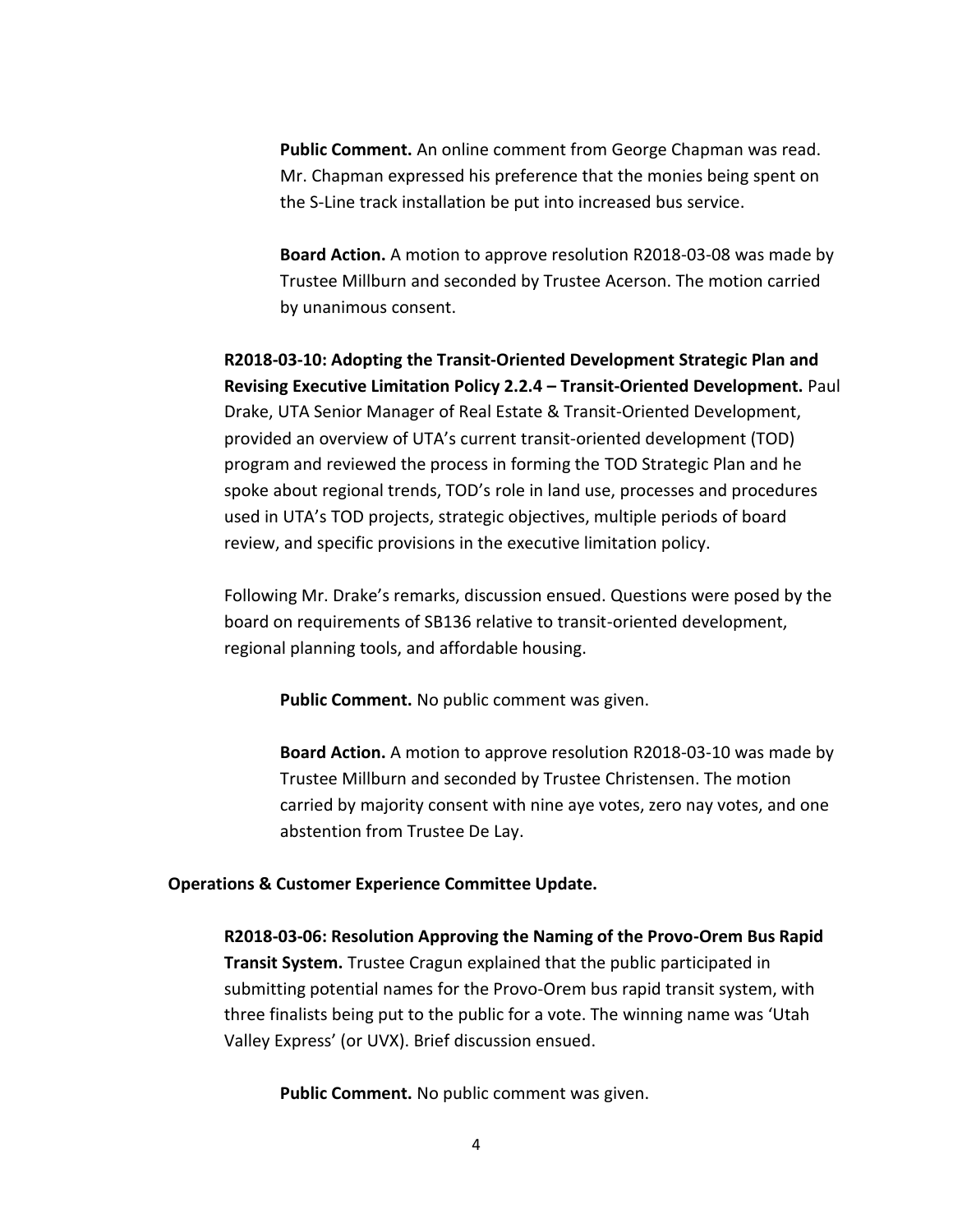**Board Action.** A motion to approve resolution R2018-03-06 was made by Vice Chair Everett and seconded by Trustee Cronin. The motion carried by unanimous consent.

**R2018-03-04: Resolution Approving the April 2018 Change Day Title VI Equity Analysis.** Mary DeLaMare-Schaefer, UTA Regional General Manager of the Timpanogos business unit, reviewed the Title VI analysis (included in the meeting packet) associated with service changes scheduled for April and the elimination of certain types of fare media. The service and fare equity analysis of the proposed changes for April 2018's change day, including additions to route 834, addition of route 864, and the removal of a fare media resulted in no finding.

**R2018-03-05: Resolution Approving Provo-Orem Bus Rapid Transit Title VI Equity Analysis.** Ms. DeLaMare-Schaefer presented an overview of the Provo-Orem BRT scheduled for implementation in August 2018 and the Title VI analysis associated with that (included in the meeting packet). As a new line of service the FTA requires the proposed changes be analyzed for Title VI prior to the beginning of revenue operations. Ms. DeLaMare-Schaefer reviewed the analysis which included no finding for the BRT replacement of routes 830 and 838, and findings for route 821 realignment, route 84 elimination and the creation of two new routes from 821 to be substantial and legitimate business reason to proceed with the proposed changes.

**Public Comment.** Online comments from Francis Barben and James Anderson were read. Ms. Barben is opposed to proposed schedule changes. Mr. Anderson is opposed to the elimination of the contactless credit card fare media.

Chair Bell asked Eric Callison, UTA Manager of Service Planning, to explain the reason for changes in the FrontRunner schedule. Mr. Callison said the change is necessitated by the positive train control requirements which extend the FrontRunner trip length and shorten station dwell times in Provo. On the comment related to fare media, Mr. Benson explained that many fare options, including UTA's mobile ticketing option, are available to riders in place of the contactless credit card fare media.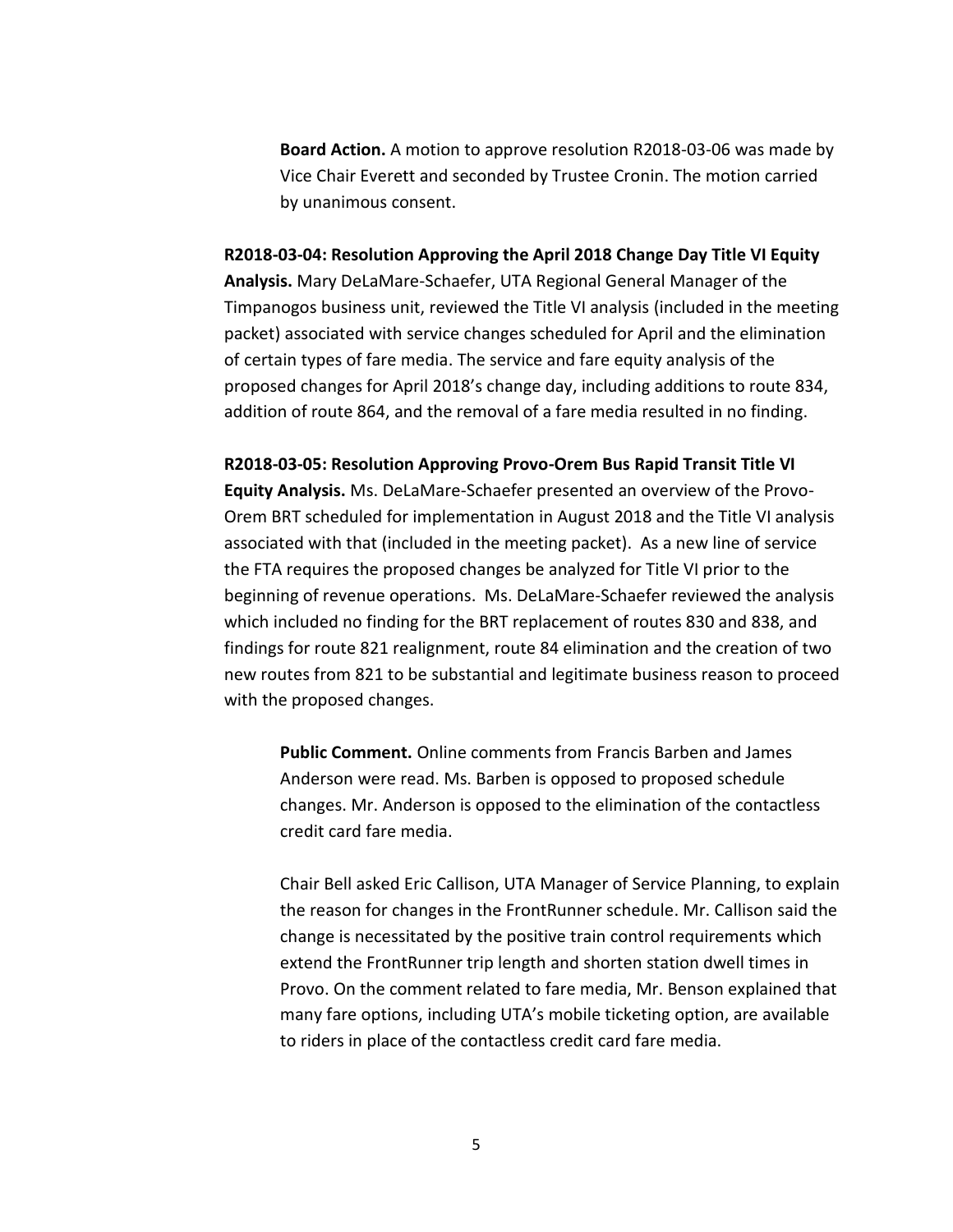**Board Action.** A motion to approve resolution R2018-03-04 was made by Trustee McConkie and seconded by Trustee Christensen. The motion carried by unanimous consent.

**Board Action.** A motion to approve resolution R2018-03-05 was made by Vice Chair Everett and seconded by Trustee Chamness. The motion carried by unanimous consent.

#### **Finance & Audit Committee Update.**

**R2018-03-01: Resolution Approving International Travel.** Trustee Acerson explained that the American Public Transportation Association Sustainability & Multimodal Workshop is being held in Vancouver, Canada, from July 29 to August 1, 2018. UTA is requesting permission to send UTA's environmental steward and sustainability planner.

**Public Comment.** No public comment was given.

**Board Action.** A motion to approve resolution R2018-03-01 was made by Trustee Acerson and seconded by Trustee Millburn. The motion carried by unanimous consent.

**R2018-03-03: Resolution Adopting the Internal Audit Charter.** Trustee Acerson described the purpose of the internal audit charter and indicated UTA's charter includes a new provision for the internal audit function to perform internal consulting services.

**Public Comment.** No public comment was given.

**Board Action.** A motion to approve resolution R2018-03-03 was made by Trustee Acerson and seconded by Trustee Christensen. The motion carried by unanimous consent.

**R2018-03-02: Resolution Approving Sale of 2.97 Acres of Real Property to the Redevelopment Agency of Murray City.** Mr. Drake clarified that the proposed sale is for *2.79* acres of real property rather than *2.97* acres of real property. He then outlined the terms of the sale. Tim Tingey, Murray City Director of Administrative and Development Services, provided the board with information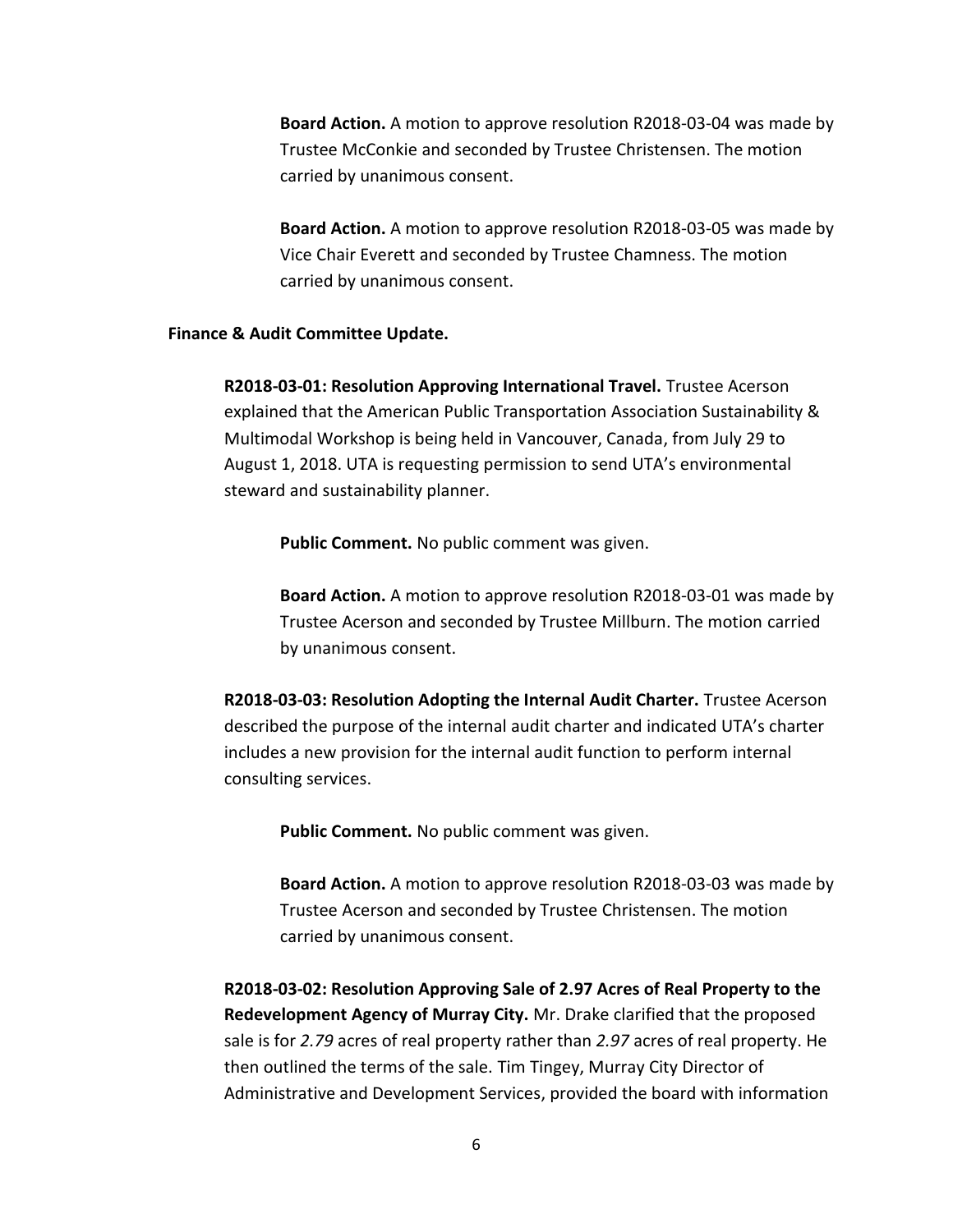on the city's redevelopment intentions for the property, which include a fire station and a mixed-use development.

Discussion ensued. Questions were posed by the board regarding the mixed-use development which were answered by staff.

**Public Comment.** An online comment from George Chapman was read. Mr. Chapman would like the proceeds from the property sale to be applied to canyon bus service.

**Board Action.** A motion to approve resolution R2018-03-02 was made by Trustee Acerson and seconded by Trustee Cronin. An amended motion to reflect the acreage on the property referenced in the resolution as 2.79 acres rather than 2.97 acres was made by Trustee De Lay and seconded by Trustee Cragun. The motion carried by unanimous consent.

**Ogden-Weber Bus Rapid Transit.** Mr. Benson reported that progress is being made on developing a memorandum of understanding (MOU) on the local match for the Ogden-Weber bus rapid transit (BRT) project. Weber County has committed \$5 million in corridor preservation funds. Mr. Gruber relayed a message on behalf of Ogden City's Mayor Caldwell stating that local leaders have worked over a decade on this project and it is critical for the city and the university. Mr. Benson said the immediate plan is for UTA to work with Utah Department of Transportation, Wasatch Front Regional Council, Weber State University, Weber County, Ogden City, and McKay Dee Hospital to finalize an MOU to be brought before the UTA board for approval prior to applying for a federal grant. He mentioned that UTA's commitment would involve a one-time shift in the board's previously-determined use of Prop 1 funds. Trustee Mileski added that the project will encourage transit-oriented development at stations along the corridor.

**Closed Session.** Chair Bell indicated there was a matter to be discussed in closed session relative to the character, professional competence, physical, or mental health of an individual. A motion to move into closed session was made by Trustee De Lay and seconded by Vice Chair Everett. The motion carried by unanimous consent and the board moved into closed session at 4:45 p.m.

Trustee Chamness left the meeting at 5:40 p.m.